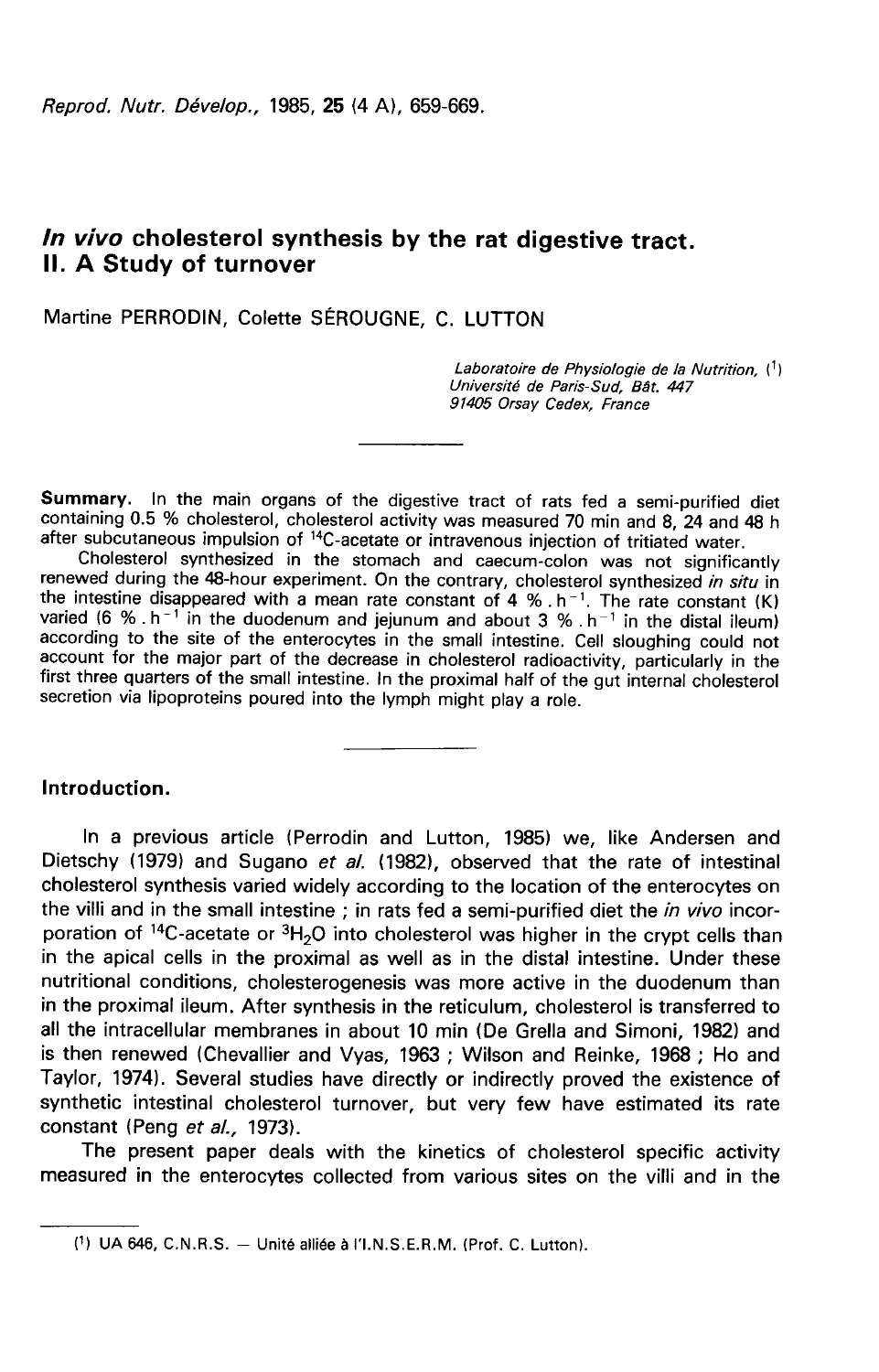$\mu$ . PERRODIN, *et al.*<br>
small intestine at different times after <sup>14</sup>C-acetate or <sup>3</sup>H<sub>2</sub>O administration. After a<br>
subcutaneous pulse of <sup>14</sup>C-acetate, the radioactivity of the acetate pool reaches a<br>
peak 30 min later peak 30 min later, then decreases. Thus, cholesterol is synthesized from a precursor having a high specific activity for a short period. We thought that a study of the decrease of cholesterol specific activity with time would provide a good index of the turnover rate of synthesized cholesterol. After an intravenous injection of tritiated water, body water quickly reaches isotopic equilibrium. In an organ with very slow cholesterol turnover, synthesized cholesterol should accumulate as a nearly linear function of time. In an organ with rapid cholesterol turnover, the amount of newly-synthesized cholesterol would plateau at a nearly constant rate.

# Materials and methods.

The material and methods have been described in detail in a previous article (Perrodin and Lutton, 1985). Briefly, adult male Wistar rats, weighing 350  $\pm$  30 g, (Perrodin and Lutton, 1985). Briefly, adult male Wistar rats, weighing 350  $\pm$  30 g, were fed *ad libitum* a semi-purified diet (Chevallier *et al.,* 1975) with 0.5 % cholesterol for 3 weeks.<br>Thirteen rats (group A) rece cholesterol for 3 weeks.

 $(200 \mu C)/0.2$  ml saline) and were killed 70 min and 24, 48 (at 10 a.m.) and 8 (at 5 p.m.) hours after the injection. Furthermore, to compare the results obtained between the rats killed at 10 a.m. and those killed at 5 p.m., two lots of 4 rats each received  $[1\text{-}{}^{14}\text{C}]$ -acetate and were killed at 10 a.m. (group A10) or 5 p.m. (200  $\mu$ Ci/0.2 ml saline) and were killed 70 min and 24, 48 (at 10 a.m.) and 8 (at 5 p.m.) hours after the injection. Furthermore, to compare the results obtained between the rats killed at 10 a.m. and those killed at 5 (group A17) 8 h after the injection (preliminary experiment using acetate).

Three rats (group E) received an intravenous injection of 131 mCi of  $[3H]$ water in the penis vein. They were killed 70 min and 8 or 24 h after precursor administration.

The liver, stomach, small intestine and caecum plus colon were taken after the blood had been collected and the circulatory system washed several times with physiological saline. The small intestine was divided into four equal quarters. The contents of the stomach, small intestine and caecum-colon were collected after washing the walls with a Weiser solution (A) (NaCl 154 mM, sodium citrate the blood had been collected and the circulatory system washed several times<br>with physiological saline. The small intestine was divided into four equal quarters.<br>The contents of the stomach, small intestine and caecum-col 37 °C enabled us to collect enterocytes located at the top of the villi (fractions 1- 3), in the middle (fractions 4-6) and in the crypts (fractions 7-9).  $PO_4$  8.10 mM,  $KH_2PO_4$  1.47 mM, EDTA 1.5 mM, dithiothreitol 0.5 mM, pH 7.4) at 37 °C enabled us to collect enterocytes located at the top of the villi (fractions 1-<br>3), in the middle (fractions 4-6) and in the crypts (f

acetate and  ${}^{3}H_{2}O$  were from the CEA (France). After saponification of the samples in alcoholic 2N KOH for 2 h, the sterols were extracted with petroleum ether and precipitated with digitonin by the Sperry and Webb (1950) method. This was followed by pyridine breakdown of the digitonide complex and the sterols were dissolved in ethylic ether. Cholesterol was then quantitatively determined after separation on TLC or GLC (Sulpice et al., 1978), if necessary. Cholesterol radioactivity was measured in a PPO/dimethyl-POPOP/toluene solution with a liquid scintillation spectrometer (MR 300, Kontron). DNA was measured as described by Croft and Lubran (1965) and protein according to Gornall et al. (1949).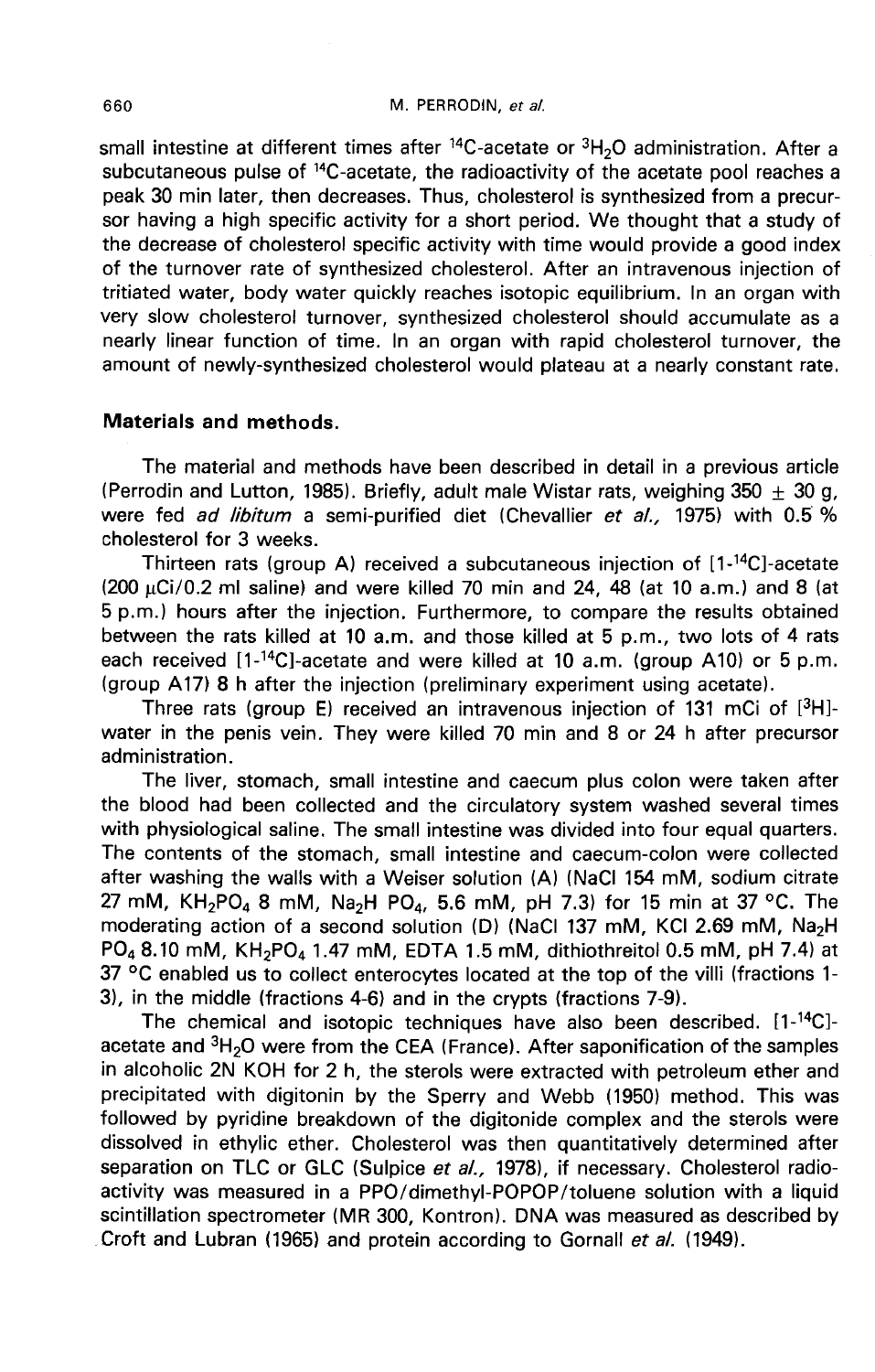# Results.

Preliminary experiment using acetate (groups  $A10$  and  $A17$ ).  $-$  Table 1a shows that cholesterol concentration in the plasma, liver and intestine and the quantity of cholesterol in the last two organs were not significantly different in the two groups, A10 and A17. Cholesterol radioactivity in the plasma, liver and various areas of the small intestine are shown in table 1b. Except for the second quarter of the intestine, in which sterol radioactivity was greater at 5 p.m. than at 10 a.m., none of the other values were significantly different in either group of rats. Cholesterol specific activity in the various enterocytes is shown in table 1c.

#### TABLE 1a

Cholesterol concentration (free and esterified) in the red cells, plasma, and liver and total cholesterol content in the liver and small intestine of rats killed at 10 a.m. (group A10) or 5 p.m. (group A17)

|     | Red cells              |                 | Plasma          | Liver           |                | Liver        | Small          |
|-----|------------------------|-----------------|-----------------|-----------------|----------------|--------------|----------------|
|     |                        | free            | esterified      | free            | esterified     |              | intestine      |
|     | mg/g                   |                 | mg/ml           |                 | mg/g           | mg           | mg             |
| A10 | 1.41<br>$\pm$ 0.01 (*) | 0.21<br>$+0.04$ | 0.80<br>$+0.13$ | 2.07<br>$+0.09$ | 12.5<br>$-1.2$ | 276<br>± 31  | 17.3<br>±1.5   |
| A17 | 1.42<br>$+0.03$        | 0.21<br>$+0.02$ | 0.63<br>$+0.06$ | 2.35<br>$+0.13$ | 15.5<br>$+0.6$ | 336<br>$+11$ | 16.4<br>$+0.7$ |

 $(*)$  Mean + SEM  $(n = 4)$ .

Again, there was no significant difference between the two groups of rats as to the cells collected from the duodenum or the proximal and distal ileum. Only the cholesterol specific activity of the enterocytes located at the top and the middle of the villi in the second quarter of the small intestine was higher in rats killed at 5 p.m.



FIG. 1.  $-$  Profile of sterol radioactivity in relation to time in the stomach, intestine and caecum-colon of rats receiving a subcutaneous injection of  $1.14C$  -acetate (group A).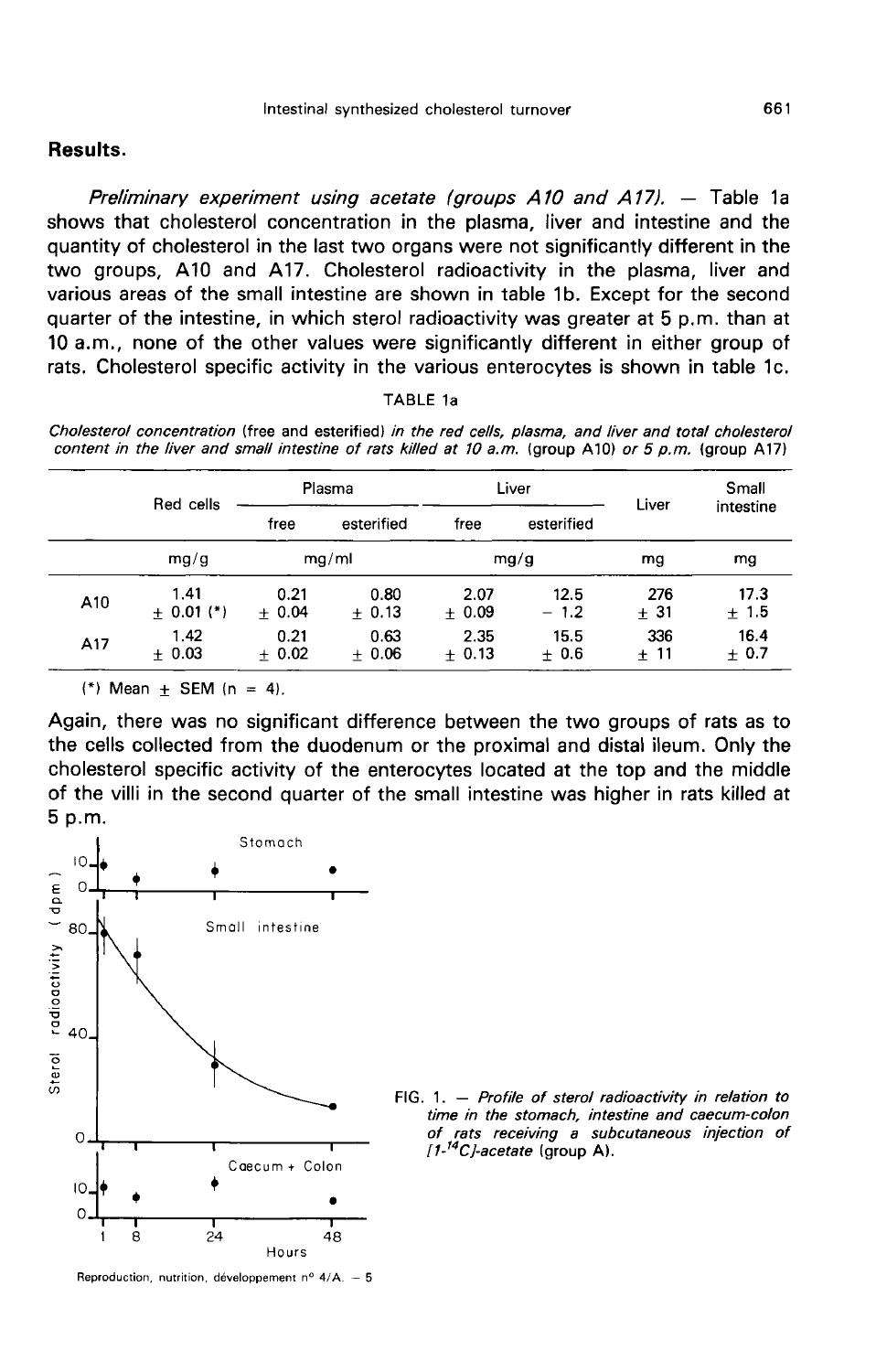| C : crypt cells (fractions 7-9, Weiser's method) ; I : intermediate cells (fractions 4-6, Weiser's method) ; T : top cells (fractions 1-3, Weiser's method).<br>۳<br>$+$<br>$\overline{+}$<br>$\frac{8291 \pm 706}{1240 \pm 1860}$ 791 ± 706 1470 ± 1665 71784<br>12467 ± 1686 12624 ± 1850 68 863<br>នន<br>- និង<br>3874<br>437<br>t,<br>۱Ω<br>Cholesterol specific activity (dpm/mg) in the enterocytes of rats killed at 10 a.m. (group A10) or 5 p.m. (group A17)<br>B h after a subcutaneous injection of <sup>14</sup> C-acetate (100 µCi)<br>$\overline{+}$<br>$\pm$<br>4 <sup>th</sup><br>13805<br>± 1720<br>11900<br>± 1622<br>ပ<br>चू<br>ल<br>1925<br>343<br>384<br>3711<br>⊢<br>$\ddot{+}$<br>$+1$<br>957ª<br>88<br>415<br>1479<br>527<br>로<br>$13\,270 \pm 9$<br>$24\,292 \pm 9$<br>टू<br>टू<br>ल<br>$\mathbf{\hat{z}}$<br>$\sim$<br>$\pm$<br>$^{\mathrm{+}}$<br>588<br>485<br>4253<br>1326<br>4936<br>476<br>4) ; ( <sup>2</sup> ) Estimated value for 20 ml of blood (red cells : 8 g, plasma : 12 ml).<br>ပ<br>H H<br>÷,<br>$\ddot{+}$<br>35516<br>$\mathsf{+}$<br>TABLE 1c<br>346ª<br>6053<br>578<br>$\begin{array}{c} 9323 \pm 1121 \\ 8302 \pm 1124 \end{array}$<br>$\pm 201$<br>⊢<br>sterified<br>$\overline{\mathbf{c}}$<br>$+$<br>$\pm 63$ <sup>a</sup><br>4819<br>828<br>554<br>2 <sup>nd</sup><br>$8829 \pm 1900$<br>$8059 \pm 143$<br>$+1$<br>free<br>$\begin{array}{c} \pm 755 \\ \pm 1688 \end{array}$<br>$11326$<br>$\pm 2.090$<br>ပ<br>$(P < 0.001)$ from group A10.<br>$+ 216$<br>$+ 163$<br>esterified<br>± 2156<br>16940<br>$\pm$ 2 082<br>16 650<br>1730<br>$\frac{1}{2}$<br>⊢<br>g e<br>570<br>517<br>6827<br>8777<br>$\frac{4}{1}$<br>free<br>-<br>82<br>83<br>$\ddot{+}$<br>$1^{\rm st}$<br>$+1$<br>$\ddot{+}$<br>$(1)$ Mean $\pm$ SEM (n<br>a : significantly different<br>$(1)$ Mean $\pm$ SEM (n =<br>$\begin{array}{c} 12582 \\ + 912 \end{array}$<br>$\begin{array}{c} 1805 \pm 1180 \\ 1488 \pm 161 \end{array}$<br>Red cells $(^2)$<br>15 546<br>± 985<br>$\circ$<br>$\frac{10}{2}$<br>A17<br>ata<br>AT |  | Plasma $(^2)$ | vëri |  | Small intestine |  |                          |
|---------------------------------------------------------------------------------------------------------------------------------------------------------------------------------------------------------------------------------------------------------------------------------------------------------------------------------------------------------------------------------------------------------------------------------------------------------------------------------------------------------------------------------------------------------------------------------------------------------------------------------------------------------------------------------------------------------------------------------------------------------------------------------------------------------------------------------------------------------------------------------------------------------------------------------------------------------------------------------------------------------------------------------------------------------------------------------------------------------------------------------------------------------------------------------------------------------------------------------------------------------------------------------------------------------------------------------------------------------------------------------------------------------------------------------------------------------------------------------------------------------------------------------------------------------------------------------------------------------------------------------------------------------------------------------------------------------------------------------------------------------------------------------------------------------------------------------------------------------------------------------------------------------------------------------------------------------------------------------------------------------------------------------------------------|--|---------------|------|--|-----------------|--|--------------------------|
|                                                                                                                                                                                                                                                                                                                                                                                                                                                                                                                                                                                                                                                                                                                                                                                                                                                                                                                                                                                                                                                                                                                                                                                                                                                                                                                                                                                                                                                                                                                                                                                                                                                                                                                                                                                                                                                                                                                                                                                                                                                   |  |               |      |  |                 |  | Total                    |
|                                                                                                                                                                                                                                                                                                                                                                                                                                                                                                                                                                                                                                                                                                                                                                                                                                                                                                                                                                                                                                                                                                                                                                                                                                                                                                                                                                                                                                                                                                                                                                                                                                                                                                                                                                                                                                                                                                                                                                                                                                                   |  |               |      |  |                 |  | $\pm 7308$<br>$\pm 7378$ |
|                                                                                                                                                                                                                                                                                                                                                                                                                                                                                                                                                                                                                                                                                                                                                                                                                                                                                                                                                                                                                                                                                                                                                                                                                                                                                                                                                                                                                                                                                                                                                                                                                                                                                                                                                                                                                                                                                                                                                                                                                                                   |  |               |      |  |                 |  |                          |
|                                                                                                                                                                                                                                                                                                                                                                                                                                                                                                                                                                                                                                                                                                                                                                                                                                                                                                                                                                                                                                                                                                                                                                                                                                                                                                                                                                                                                                                                                                                                                                                                                                                                                                                                                                                                                                                                                                                                                                                                                                                   |  |               |      |  |                 |  |                          |
|                                                                                                                                                                                                                                                                                                                                                                                                                                                                                                                                                                                                                                                                                                                                                                                                                                                                                                                                                                                                                                                                                                                                                                                                                                                                                                                                                                                                                                                                                                                                                                                                                                                                                                                                                                                                                                                                                                                                                                                                                                                   |  |               |      |  |                 |  |                          |
|                                                                                                                                                                                                                                                                                                                                                                                                                                                                                                                                                                                                                                                                                                                                                                                                                                                                                                                                                                                                                                                                                                                                                                                                                                                                                                                                                                                                                                                                                                                                                                                                                                                                                                                                                                                                                                                                                                                                                                                                                                                   |  |               |      |  |                 |  |                          |
|                                                                                                                                                                                                                                                                                                                                                                                                                                                                                                                                                                                                                                                                                                                                                                                                                                                                                                                                                                                                                                                                                                                                                                                                                                                                                                                                                                                                                                                                                                                                                                                                                                                                                                                                                                                                                                                                                                                                                                                                                                                   |  |               |      |  |                 |  |                          |
|                                                                                                                                                                                                                                                                                                                                                                                                                                                                                                                                                                                                                                                                                                                                                                                                                                                                                                                                                                                                                                                                                                                                                                                                                                                                                                                                                                                                                                                                                                                                                                                                                                                                                                                                                                                                                                                                                                                                                                                                                                                   |  |               |      |  |                 |  | 3 253<br>994             |
|                                                                                                                                                                                                                                                                                                                                                                                                                                                                                                                                                                                                                                                                                                                                                                                                                                                                                                                                                                                                                                                                                                                                                                                                                                                                                                                                                                                                                                                                                                                                                                                                                                                                                                                                                                                                                                                                                                                                                                                                                                                   |  |               |      |  |                 |  | 800<br>3 261             |
|                                                                                                                                                                                                                                                                                                                                                                                                                                                                                                                                                                                                                                                                                                                                                                                                                                                                                                                                                                                                                                                                                                                                                                                                                                                                                                                                                                                                                                                                                                                                                                                                                                                                                                                                                                                                                                                                                                                                                                                                                                                   |  |               |      |  |                 |  |                          |

TABLE 1b

662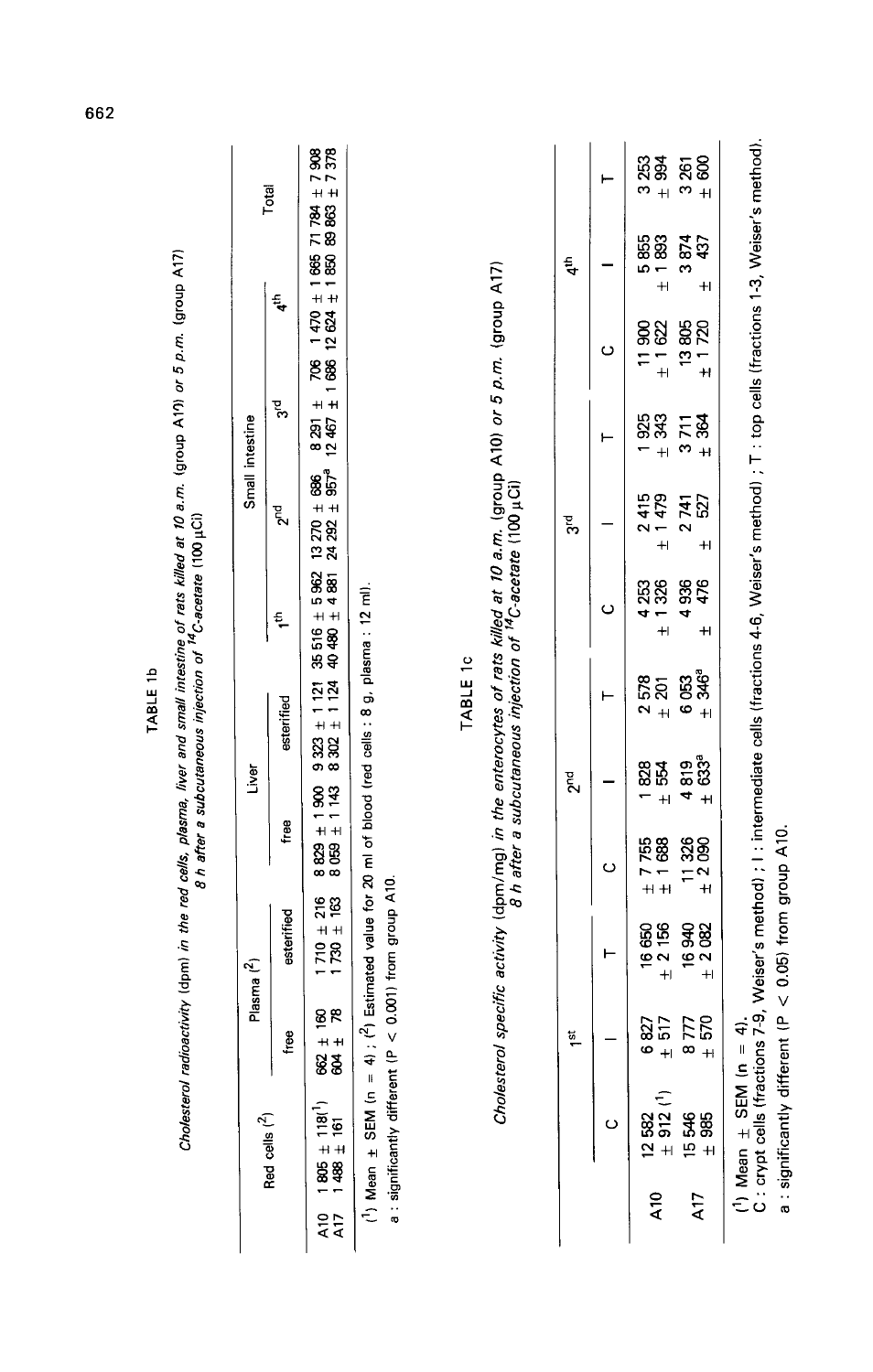The experiment demonstrates that in our experimental conditions, the rates of cholesterol synthesis in the liver, plasma and major part of the small intestine at 10 a.m. were not significantly different than those measured at 5 p.m. The increase in cholesterol specific activity in the top jejunal enterocytes in rats killed at 5 p.m., the period of the day when luminal cholesterol content is lowest in rats (Chevallier and Lutton, 1972), suggests that luminal cholesterol may influence intestinal cholesterogenesis.

*Main experiment (group A).*  $-$  The variation of sterol radioactivity with time in the main digestive organs over the 48-hour period is illustrated in figure 1.

The radioactivity of cholesterol synthesized in situ in the stomach as well as in the caecum-colon remained constant throughout the experiment. The turnover of synthesized cholesterol in these tissues seemed non-significant during the 48 hour period of observation. On the contrary, 70 min after precursor administration, cholesterol radioactivity in the small intestine was 8 times higher than in the stomach or the caecum-colon and decreased rapidly with an apparent t 1/2 of 16-20 h. As noted in our previous article, most (about 70 %) of this radioactivity was found in the first half of the small intestine. So, 70 min or 8 h after precursor administration, the respective contributions of the four intestinal quarters were : 1st quarter : 38-42 % ; 2nd : 27-32 % ; 3rd : 13-14 % ; 4th : 17-17 %. During the experimental period, sterol radioactivity in the luminal content was very low compared with that of the wall (data not tabulated), representing only 4 % of wall sterol radioactivity at 70 min and 8 h, and less than 9 % at 24 or 48 h. The ileal content accounted for two-thirds of the total luminal sterol radioactivity. Furthermore, the part of cholesterol radioactivity in the small intestine wall and associated with the enterocytes represented 90, 86, 70 and 45 % after 70 min and 8, 24 and 48 h, respectively. The increase in cholesterol radioactivity with time in



FIG. 2. -- Profile of sterol specific activity in the small intestine in relation to time in rats receiving a subcutaneous injection of  $(1^{-14}C)$ -acetate (group A). The cells were collected from the small intestine divided into four equal quarters (1st, 2nd, 3rd,  $4th$ 

M: mucosa ; W: remaining wall.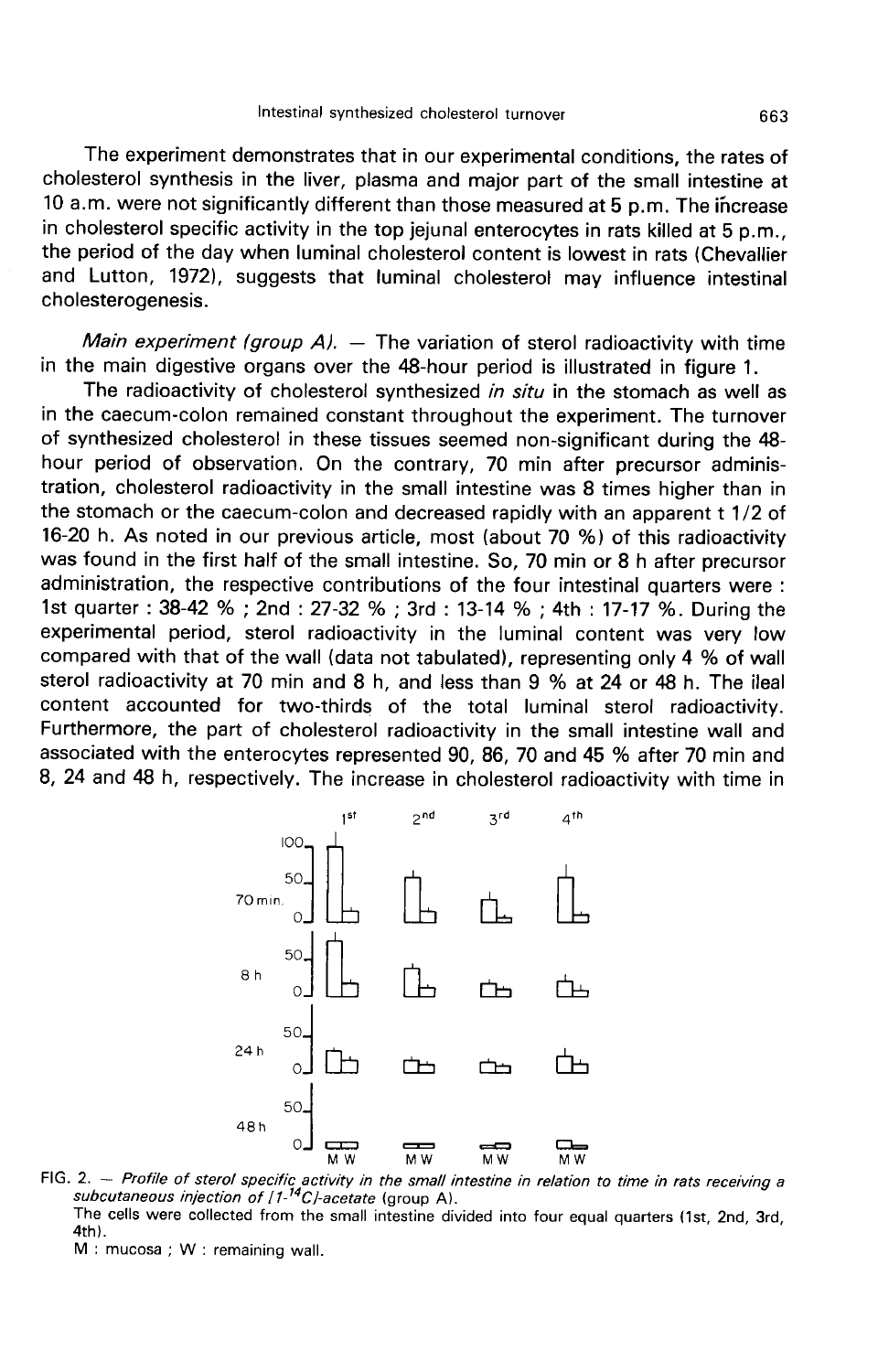the remaining wall after enterocyte collection was probably due to a slow transfer of synthesized cholesterol from the enterocytes. Cholesterol specific activity in the mucosa and the remaining wall is represented as a function of time in the four intestinal quarters in figure 2. The highest value was observed in the duodenal mucosa 70 min after injection. Cholesterol specific activities were lower in the remaining wall than in the mucosa for 24 h and at all the intestinal levels. They decreased with time in the mucosa, whereas they remained almost constant in the remaining wall during the first  $24 h$ ;  $48 h$  after injection, these specific radioactivities became equal in the mucosa and in the remaining wall.

The variation of cholesterol specific activity in the various enterocytes as a function of time and intestinal quarter is shown in table 2. During the first 24 h after <sup>14</sup>C-acetate injection, cholesterol specific activity was higher in the crypt than in the top cells in all the quarters. This difference was less pronounced in the duodenum than in the other intestinal quarters. In contrast, the decrease in cholesterol specific activity as a function of time was slower in the ileum than in the 1st quarter. For example, when cholesterol specific activities in the crypt cells were plotted as a function of time, the exponential curves obtained for the four quarters of the small intestine, from duodenum to distal ileum, had respective K values of 6.2, 6.1, 5.3 and 3.9 %,  $h^{-1}$  (fig. 3).



FIG. 3. – Profile of sterol specific activity in crypt cells of the small intestine in relation to time in rats receiving a subcutaneous injection of  $11^{14}C$ *-acetate* (group A). Mean  $\pm$  SEM.

The cells were collected from the small intestine divided into four equal quarters (1st, 2nd, 3rd,  $4th$ ).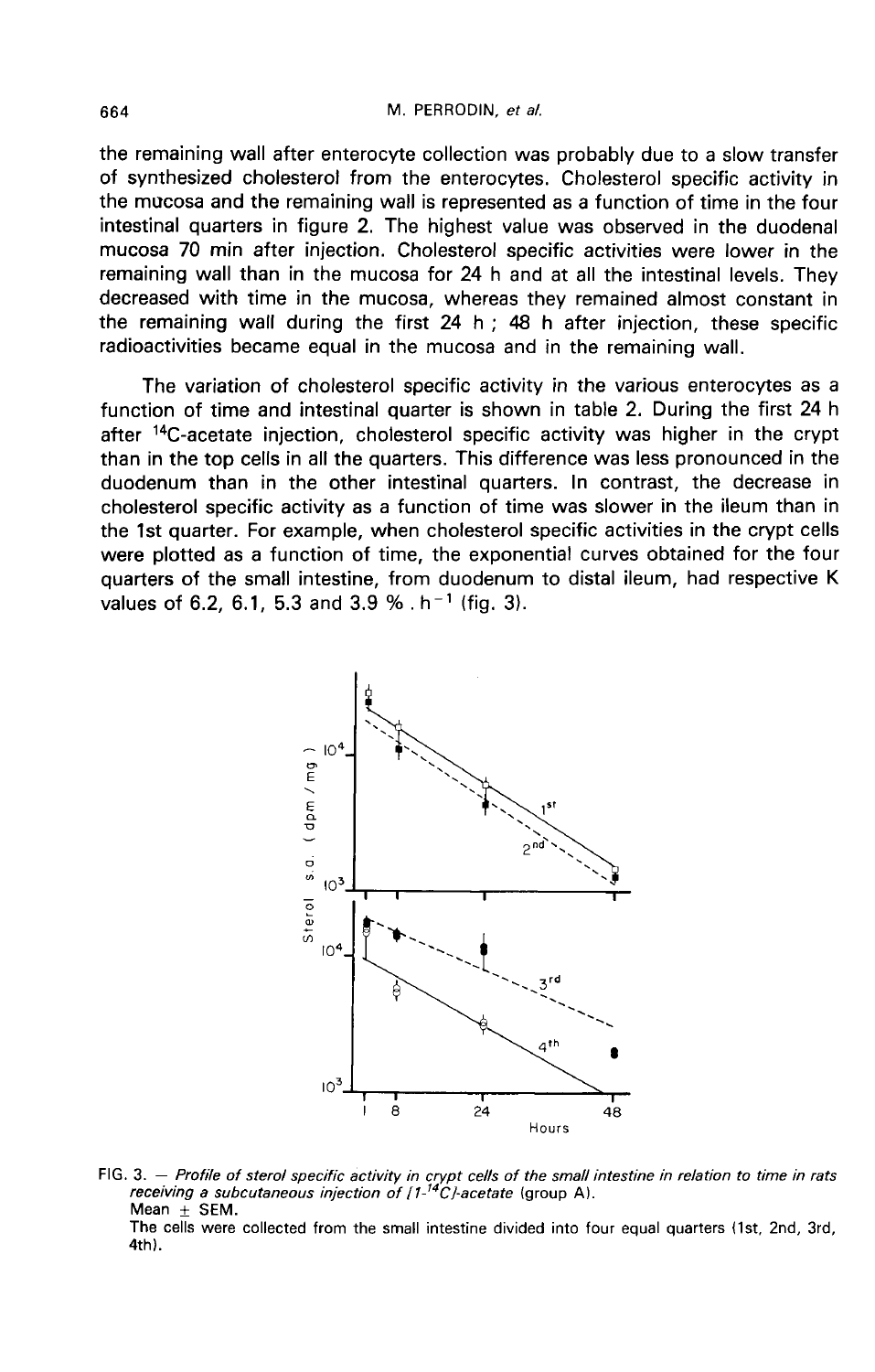| ¢ | N      |  |
|---|--------|--|
| ш |        |  |
| ٦ |        |  |
|   | ď<br>۰ |  |

Changes with time in sterol specific activity expressed as a percentage of that specific activity in the duodenal cells of rats killed 70 min<br>after a subcurrence of the facturing a subcutaneous injection of [1-14C}-acetate

|                 |   | ج ج م<br>$+1+1$<br><b>425</b>                       |                                                                          |
|-----------------|---|-----------------------------------------------------|--------------------------------------------------------------------------|
| 4 <sup>th</sup> |   | 754<br>$+ + +$<br>ដូនដ                              |                                                                          |
|                 | Ō | ၿပိုက္ခ်<br>$+$ $+$ $+$ $+$ $-$<br>ន្ទ្រកន្ទ        |                                                                          |
|                 |   | 282<br>$+$ $+$ $+$ $+$<br>$\infty \subseteq \infty$ |                                                                          |
| टू<br>ल         |   | 732<br>$H + H +$<br>ສະ∞                             |                                                                          |
|                 | Ō | ) คือ ๆ<br>$H + H$ m<br>ងន≂                         |                                                                          |
|                 |   | ພິຕິ–<br>$H + H$<br>おけて                             |                                                                          |
| م<br>م          |   | $\frac{6}{2}$<br>$H + H + \frac{1}{2}$<br>ఇలం       |                                                                          |
|                 | Ō | _<br>ლო<br>$+$ $+$ $+$ $+$<br>88 25                 | $=$ 3, 24 h).                                                            |
|                 |   | $\circ$ $\circ$ $\sim$<br>$+ + + +$<br>8\$ ఉ        | itermediate cells, T : Top cells.<br>3, 70 min ; $n = 6$ , 8 h ; $n = ?$ |
| ist             |   | $\alpha - \alpha$<br>$+$ $+$ $+$ $+$<br>トのす         |                                                                          |
|                 |   | 2 (*)<br>ω<br>=<br>ខ្នងដ                            | C: Crypt cells; I: Int<br>() Mean $\pm$ SEM (n = 3                       |
|                 |   | nin<br>Q<br>a<br>प्रक्षे<br>प्रक                    |                                                                          |

a : significantly different (P < 0.05) from duodenal crypt cells (1st quarter of small intestine (paired t-test) ; b : significantly different (P < 0.05) from proximal ileum crypt<br>cells (3rd quarter) ; c : significantly d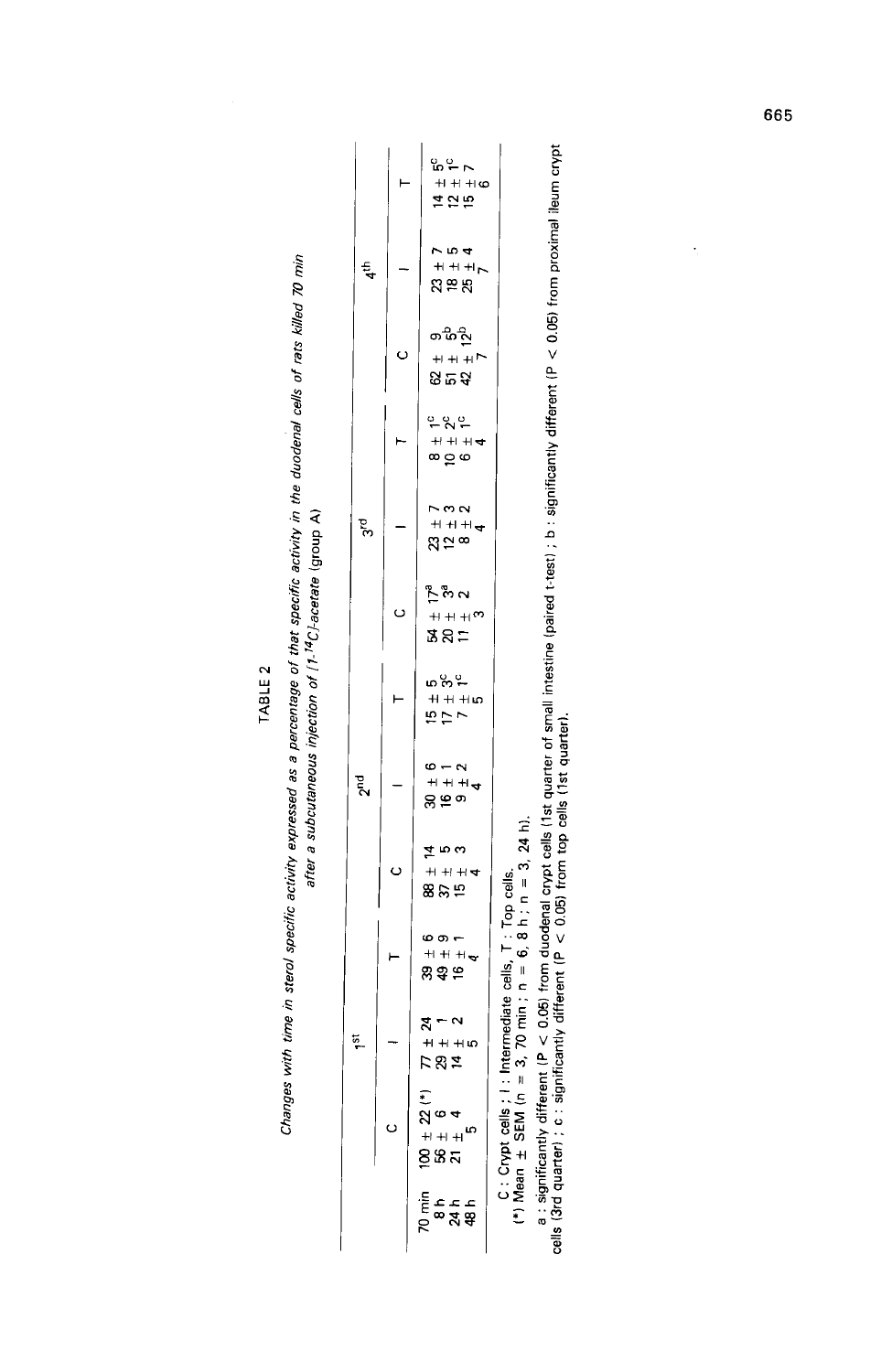# Discussion.

### Kinetic study of cholesterogenesis in the digestive tract.

Stomach and caecum-colon. - Cholesterol radioactivity in the stomach and in the caecum-colon remained unchanged for  $48$  h after  $14C$ -acetate injection (fig. 11, suggesting that cholesterol synthesized in these organs had no turnover. But, as in the small intestine, is has been shown that the mucosal cells of the organs are regularly poured into the lumen with a migration time of 2-3 days (Eastwood, 1977). Moreover, cholesterol is exchanged between the plasma, stomach and caecum-colon. These exchanges are slightly lower than for the intestine (Lutton and Brot-Laroche, 1980). These two processes should lead to a progressive decrease in the radioactivity incorporated into cholesterol after 14Cacetate injection. The relative constancy of this radioactivity over 48 h could be explained by the short observation time.

*Small intestine.*  $-$  As for the crypt cells from the four intestinal quarters, cholesterol specific activity (and cholesterol radioactivity) of the whole intestine decreased as a function of time according to an exponential curve. If the model for the turnover of cholesterol synthesized in the intestine is assumed to be an open compartment having 2 outputs, fecal elimination (RE) and transfer into plasma (RI) (fig. 4), then K = 4.1 %  $h^{-1}$  represents the sum of KE and KI, an apparent constant rate. The fact that the mean ratio of sterol radioactivity in the luminal content to that lost by the mucosa in rats sacrificed after 8 h is about onethird, suggests that KE is about two times lower than KI, *i.e.* approximately  $1-1.5 \%$ . h<sup>-1</sup>.





In the mucosa crypt cells, the apparent constant rates reached 6.2 %,  $h^{-1}$ (duodenum), 6.1 %  $h^{-1}$  (jejunum), 5.3 %  $h^{-1}$  (proximal ileum) and 3.9 %  $h^{-1}$ (distal ileum). When considering the processes at the origin of synthesized cholesterol turnover in the intestine, two types of mechanisms are evident : cell renewal itself, or sloughing, and cholesterol turnover within t cholesterol turnover in the intestine, two types of mechanisms are evident : cell renewal itself, or sloughing, and cholesterol turnover within the intestinal cell. In the different intestinal segments, cell renewal would lead to a cellular loss equal<br>to  $3\% \cdot h^{-1}$ ,  $2\% \cdot h^{-1}$  and 1.5 %  $h^{-1}$  for the ileal, jejunal and duodenal mucosae, respectively (Miller et al., 1977). Consequently, only cell renewal could explain most of the decrease in cholesterol specific activity  $(3.9\% \cdot h^{-1})$  in the ileal mucosa. Ori the contrary, other processes must be involved in the decline of

666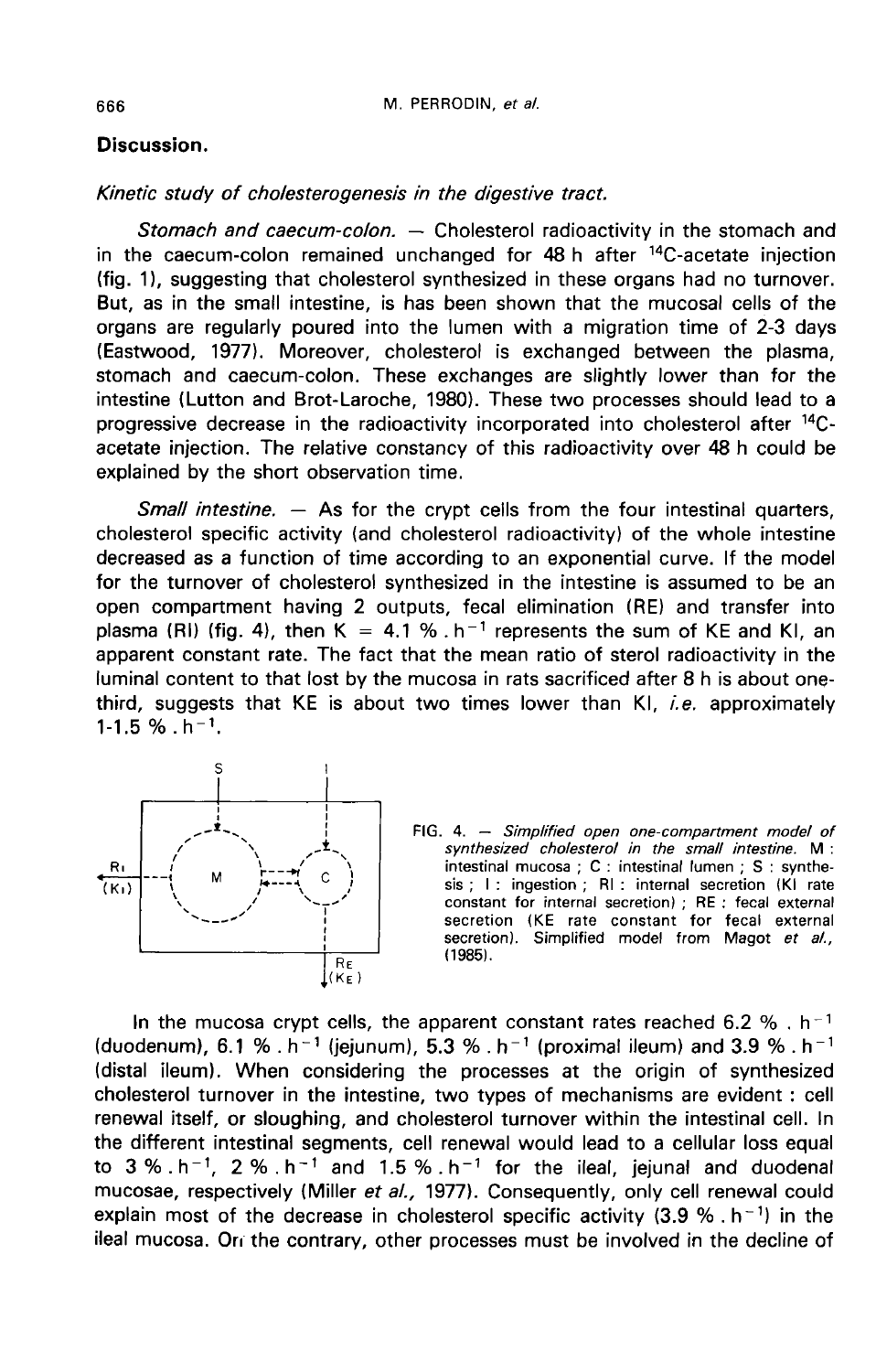cholesterol specific activity in the other three intestinal segments. Cholesterol synthesized in the intestine can also disappear from that organ by exchange with plasma cholesterol or association with lipoproteins secreted into the chyle. Previous results have shown that less than 1 % of mucosal cholesterol is exchanged per hour with plasma cholesterol (Giraud-D'Hollander et al., 1976 ; Lutton and Brot-Laroche, 1980). Accordingly, this process would account for only a small part of the turnover of the cholesterol synthesized in the duodenal and jejunal enterocytes, but for a large part of the turnover of that synthesized in the ileal enterocytes. Finally, the secretion of lipoproteins containing cholesterol synthesized in the intestine would be the major process involved in cholesterol turnover in the duodenal and jejunal enterocytes. Such a localization agrees with the fact that chylomicrons and VLDL are secreted mainly in the first three quarters (or first half) of the small intestine in response to the absorption of dietary (or biliary) cholesterol (Lutton and Brot-Laroche, 1979).

## Internal and external secretion.

Cholesterol synthesized in the intestinal mucosa is found either in the lumen (external secretion) or in the mobile pool (internal secretion) (Lutton, 1976). The relative parts of the first and second route have raised important questions in the minds of several authors (Chevallier and Vyas, 1963 ; Wilson and Reinke, 1968). Wilson and Reinke estimated that 50-70 % of the cholesterol synthesized in the intestine is transferred into the lymph, the rest being poured into the lumen. This estimation is based on results from an experiment in which rats fed a commercial diet containing 0.5 % cholesterol were intravenously injected with  $[2^{-14}C]$ -acetate. The authors measured the cumulated cholesterol radioactivity in lymph recovered from the cannulated lymphatic duct and in the lumen over a period of 48 h. Previous results obtained in our laboratory under similar nutritional conditions showed that external fecal secretion of cholesterol was 3-5 mg per day (Mathé and Chevallier, 1979). Thus, intestinal contribution to internal secretion would be 6-10 mg/day, *i.e.* the quasi-totality of the total intestinal secretion estimated by isotopic equilibrium methods in rats fed a cholesterol-enriched diet (Mathé and Chevallier, 1979). The present data allows an estimate of the participation of the different intestinal segments in these processes : the ratio of synthetic cholesterol transferred into the plasma to that transferred into the lumen would be 3/1 in the proximal intestine and 1/3 in the terminal ileum. Furthermore, since a large fraction of the cholesterol poured into the lumen from the first half of the intestine would be reabsorbed (Lutton and Brot-Laroche, 1979), the external secretion of fecal cholesterol would essentially result from cholesterol synthesized in the ileum, particularly in its distal portion.

Is there rapid exchange of synthesized cholesterol through enterocyte lateral membranes  $P -$  Assuming that cholesterol synthesis occurs only in crypt cells, the labelling recovered in other cells could be explained by rapid cholesterol exchange between the cells. At 70 min, the cells fartherest from the crypts were the least labelled. Later, cholesterol specific activity became equal everywhere by way of both intercellular cholesterol exchange and cell migration.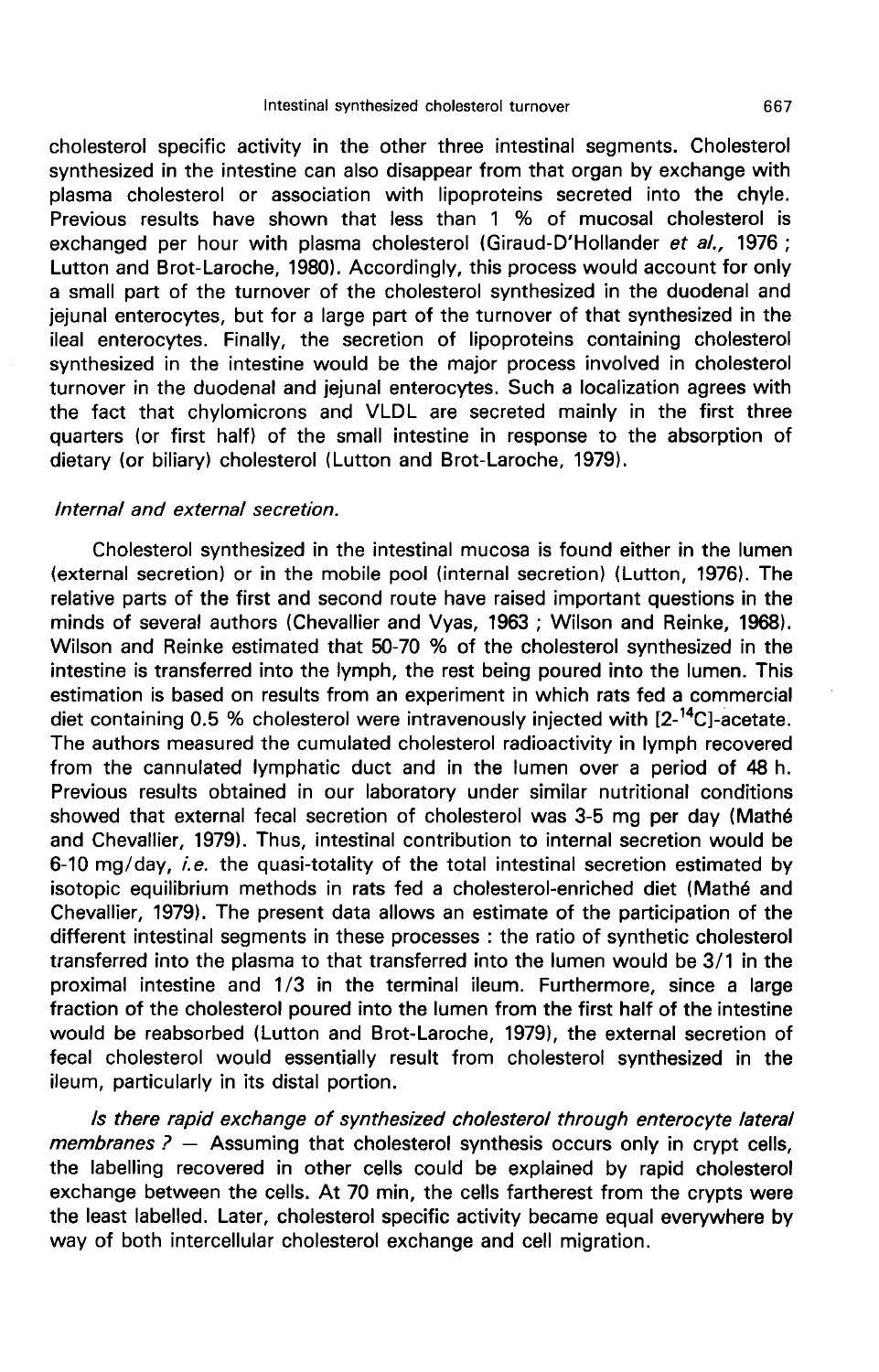According to the second hypothesis, cholesterol synthesis would occur in all the mucosal cells but would be more intensive in the crypt than in the top cells. That cholesterol specific activities were progressively similar in all cells could be explained by cell migration alone. Further information on the existence and rate of intercellular cholesterol exchange is needed to definitively determine which hypothesis is correct.

Some authors have shown however that cholesterol synthesized in the endoplasmic reticulum is recovered 10 min later in enterocyte lateral membranes (De Grella and Simoni, 1982). At this time, a similar labelled cholesterol pattern is observed (data not shown). Actually, no results are available concerning the time necessary for synthesized cholesterol to pass from one cell to another, but in vitro experiments support the second hypothesis. Isolated apical and crypt cells have been shown to incorporate <sup>14</sup>C-acetate into sterols (Strandberg et al., 1981). This incorporation is 6-9 times higher in crypt than in apical cells, whereas in our in vivo experiment it was 2.5 times higher in the duodenum and 6-7 times higher in the proximal ileum.

> Reçu en décembre 1984. Accepté en avril 1985.

Acknowledgements. — The authors wish to thank M. Mogué for the illustrations and Mrs Boivin for typing the paper.

Résumé. Synthèse de cholestérol dans le tractus digestif du rat. Il. Etude de son renouvellement.

Chez des rats ingérant un régime semi-synthétique contenant 0,5 % de cholestérol, nous avons entrepris l'étude de l'évolution de la radioactivité spécifique du cholestérol dans le tube digestif, 70 min, 8, 24 et 48 h après injection sous-cutanée d'acétate 1 <sup>14</sup>C ou injec-<br>tion intraveineuse d'eau tritiée.

Le cholestérol synthétisé dans la paroi de l'estomac et du caecum plus côlon n'est pas l'objet d'un renouvellement sensible au cours des 48 h d'expérience. Par contre, dans l'intestin grêle, le cholestérol nouvellement synthétisé dans les entérocytes disparaît avec un taux moyen de 4 % . h<sup> $-1$ </sup>. La vitesse de renouvellement du cholestérol de synthèse diffère cependant selon que les entérocytes se trouvent dans le duodénum ou le jéjunum<br>(6 % . h<sup>-1</sup>) ou l'iléum distal (3 % . h<sup>-1</sup>). La perte cellulaire ne peut être à l'origine de l'essentiel de la disparition du cholestérol de synthèse, en particulier pour les trois premiers quarts de l'intestin grêle. Dans l'intestin proximal, une sécrétion interne de cholestérol via les lipoprotéines du chyle est à prendre en compte.

### References

ANDERSEN J. A., DIETSCHY J. M., 1979. Absolute rates of cholesterol biosynthesis in extrahepatic tissues with 3H-labeled water and <sup>14</sup>C-labeled substrates. J. Lipid Res., 19, 740-752.

CHEVALLIER F., LUTTON C., 1972. Mouvements des stérols dans le tube digestif du rat. Absorption du cholestérol de synthèse. Biochim. biophys. Acta, 274, 382-411.

CHEVALLIER F., SEROUGNE C., CHAMPARNAUD G., 1975. Effect upon brain weight and cholesterol content of maintaining rats of various ages at constant weight. J. Nutr., 105, 1003-1011.

CHEVALLIER F., VYAS M., 1963. Les origines du cholestérol du chyle. Mise en évidence à l'aide de la méthode des indicateurs nucléaires. Bull. Soc. Chim. biol., 44, 253-276.